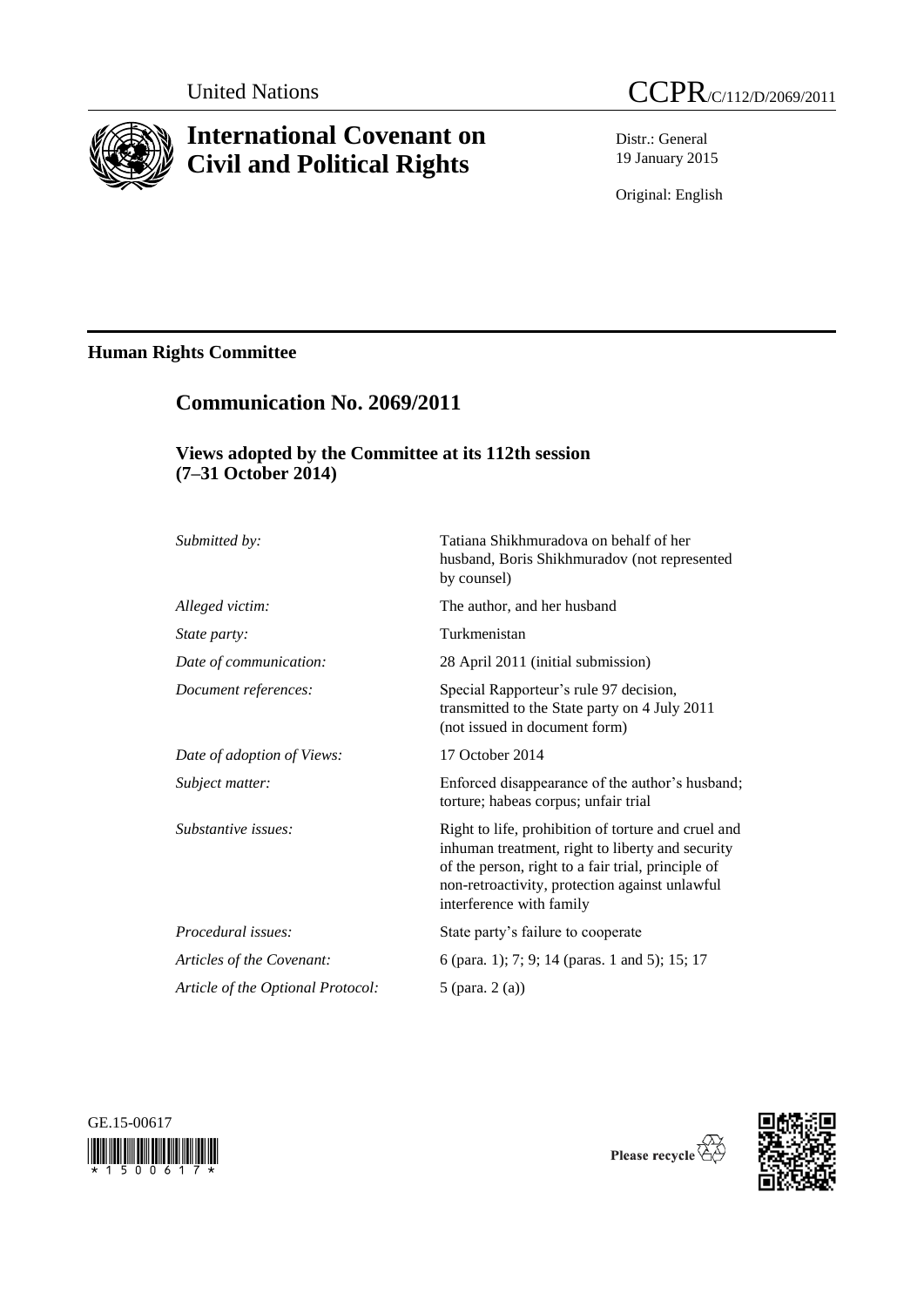## **Annex**

# **Views of the Human Rights Committee under article 5, paragraph 4, of the Optional Protocol to the International Covenant on Civil and Political Rights (112th session)**

concerning

### **Communication No. 2069/2011**\*

| Submitted by:          | Tatiana Shikhmuradova on behalf of her<br>husband, Boris Shikhmuradov (not represented<br>by counsel) |
|------------------------|-------------------------------------------------------------------------------------------------------|
| Alleged victim:        | The author, and her husband                                                                           |
| <i>State party:</i>    | Turkmenistan                                                                                          |
| Date of communication: | 28 April 2011 (initial submission)                                                                    |

*The Human Rights Committee*, established under article 28 of the International Covenant on Civil and Political Rights,

*Meeting* on 17 October 2014,

*Having concluded* its consideration of communication No. 2069/2011, submitted to the Human Rights Committee by Tatiana Shikhmuradova on behalf of her husband, Boris Shikhmuradov, under the Optional Protocol to the International Covenant on Civil and Political Rights,

*Having taken into account* all written information made available to it by the author of the communication and the State party,

*Adopts* the following:

### **Views under article 5, paragraph 4, of the Optional Protocol**

1. The author of the communication, dated 28 April 2011, is Tatiana Shikhmuradova, a national of the Russian Federation. She submits the communication on behalf of her husband, Boris Shikhmuradov, also a Russian national, who was born in 1949, and claims that she has had no contact with her husband since his imprisonment in 2002 in Turkmenistan and that his current whereabouts are unknown. She claims violations by Turkmenistan of her husband's rights under article 6 (para. 1), article 7, article 9, article 14 (paras. 1 and 5), and article 15, of the Covenant; and of her rights under articles 7 and 17 of

<sup>\*</sup> The following members of the Committee participated in the examination of the present communication: Yadh Ben Achour, Ahmed Amin Fathalla, Cornelis Flinterman, Yuji Iwasawa, Zonke Zanele Majodina, Gerald L. Neuman, Sir Nigel Rodley, Fabián Omar Salvioli, Dheerujlall B. Seetulsingh, Anja Seibert-Fohr, Yuval Shany, Konstantine Vardzelashvili, Margo Waterval and Andrei Paul Zlătescu. The text of an individual opinion by Committee member Fabián Omar Salvioli (concurring) is appended to the present Views.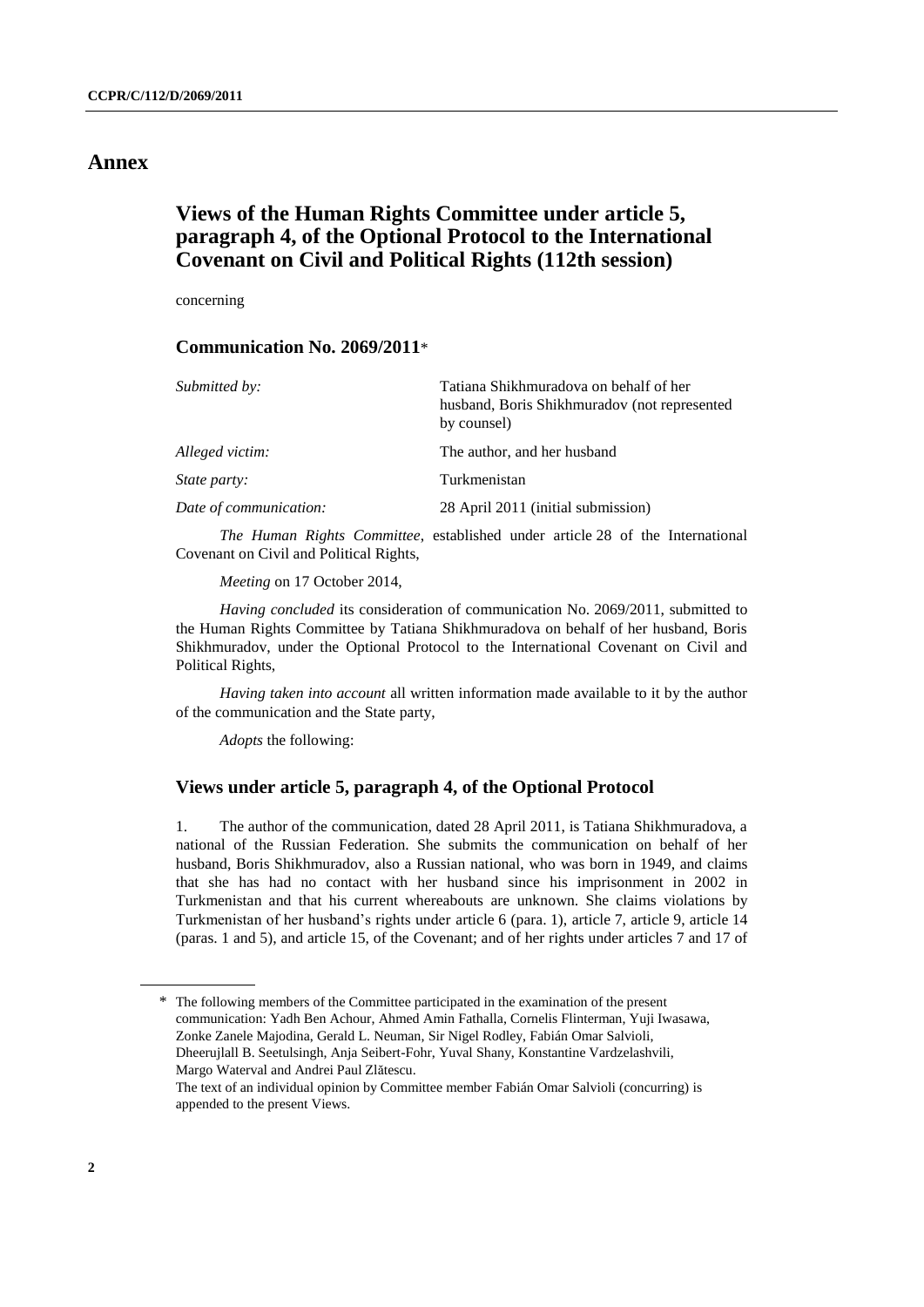the Covenant. The Optional Protocol entered into force for Turkmenistan on 1 August 1997. The author is not represented by counsel.

#### **The facts as submitted by the author**

2.1 Mr. Shikhmuradov served, at various times, as Deputy Prime Minister of Turkmenistan, as Minister of Foreign Affairs of Turkmenistan, and as Ambassador Extraordinary and Plenipotentiary of Turkmenistan to the People's Republic of China. On 11 October 2001, he arrived in Moscow from Beijing, and a few days later was invited to go to Ashgabat to celebrate Turkmenistan's Independence Day on 27 October 2001. However, he was hospitalized in Moscow's Central Clinical Hospital with a suspected thrombosis of the lower extremities. He was invited by the Minister Counsellor of the Embassy of Turkmenistan to the Russian Federation to write a statement outlining the reasons for his "failure to appear" at the celebrations. Instead, he wrote a resignation letter to the then President Niyazov, in connection with his forthcoming long-term medical treatment, and he remained in Moscow.

2.2 The author submits that, on 1 November 2001, Mr. Shikhmuradov issued a formal statement through the Russian media concerning his intention to create an open, democratic opposition to the regime in place in Turkmenistan through the establishment of the People's Democratic Movement of Turkmenistan. Soon after that statement, he received information that criminal proceedings were being instituted against him in Turkmenistan. The Prosecutor-General of Turkmenistan issued an arrest warrant against him on 2 November 2001, based on a criminal case pending against him since 30 June 2001 accusing him of a number of crimes including trafficking in arms and explosives. In June 2001, Mr. Shikhmuradov was still serving as Ambassador Extraordinary and Plenipotentiary of Turkmenistan to the People's Republic of China.

2.3 The author also submits that, at some point, Mr. Shikhmuradov travelled to Ashgabat. She is not sure about the exact date, because at that time, they were not in regular contact due to safety concerns. She had left Turkmenistan in March 2001.

2.4 On 25 November 2002, the official media in Turkmenistan published information about an alleged attempt on the President's life, and plans by the opposition to organize a campaign of civil disobedience to force him to hold democratic elections. In that information, Mr. Shikhmuradov was accused of being the mastermind behind the failed attack. On 25 December 2002, he was arrested in Ashgabat by the Ministry of National Security. The night before his arrest, he wrote a statement, which he transmitted abroad through his friends, indicating his intention to surrender to the authorities voluntarily so as to end the ongoing harassment against his relatives and friends. On 29 December 2002, the Supreme Court of Turkmenistan sentenced him to 25 years of imprisonment for attempting to overthrow the Government and assassinate the President.

2.5 On 30 December 2002, his sentence was changed, by decision of the People's Council, to life imprisonment, despite the fact that the Criminal Code of Turkmenistan did not provide for such a punishment. <sup>1</sup> More than 50 persons, including the brother of Mr. Shikhmuradov, were sentenced at the same trial within a month. There were numerous reports that they were severely tortured in detention. Mr. Shikhmuradov and many of his co-defendants have not been seen or heard of since 2002, despite continuous attempts by their relatives and international organizations to learn about their whereabouts and their condition.

<sup>&</sup>lt;sup>1</sup> The President's proposal (following the life imprisonment sentence being pronounced) to change the Constitution and the Criminal Code was unanimously supported by all the delegates of the People's Council.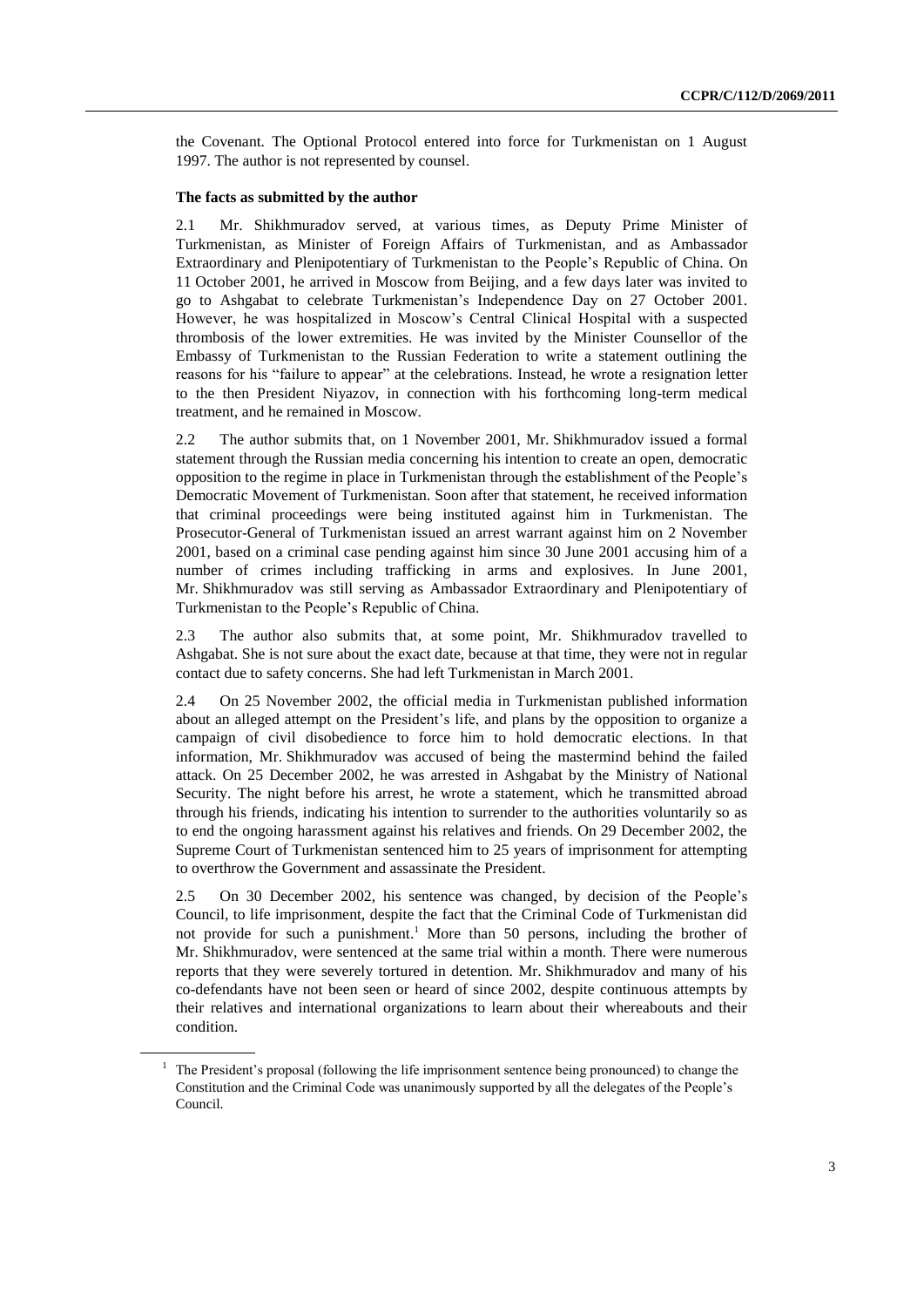2.6 The author submits that on 30 December 2002, a video recording of Mr. Shikhmuradov's confessions was broadcast before the People's Council, in which he labelled himself and his associates as a "criminal group" and "mafia" and requested the harshest possible sentence. The author claims that, in the video, Mr. Shikhmuradov appeared to be under the influence of some kind of "mind-altering substance" and was allegedly forced to make such a statement. All delegates of the People's Council demanded the death penalty for Mr. Shikhmuradov. President Niyazov proposed applying a sentence of life imprisonment instead because, as he proclaimed, Turkmenistan was a democratic country.

2.7 Since 25 December 2002, the author has not received any information about Mr. Shikhmuradov, such as official court documents, trial transcripts, or copies of the sentence. Neither does she have information about the place of his eventual detention or his state of health. She repeatedly (on 17 March, 26 April, 15 June, 26 August and 14 September 2006 and continuing until 2010) requested the Prosecutor-General, the Ministry of Justice, the Ministry of Internal Affairs and the President of Turkmenistan to provide her with information, but those requests were ignored. <sup>2</sup> She has received no answers or replies, but she did receive acknowledgements of receipt of her complaints. She did not have any opportunity to appeal the court decision before the Turkmen courts. She has not returned to Turkmenistan since she left in March 2001 for the Russian Federation, and claims that no one could guarantee her freedom of movement and safety in Turkmenistan.

#### **The complaint**

3.1 The author submits that the State party has violated article 6, paragraph 1, of the Covenant, because Mr. Shikhmuradov's whereabouts remain unknown, and despite numerous requests, the State party's authorities did not provide any information. The author submits that because there has been no information for so long, she fears for Mr. Shikhmuradov's life.

3.2 The author also submits that the State party violated Mr. Shikhmuradov's rights under article 9 of the Covenant. She claims that Mr. Shikhmuradov was arrested under unknown circumstances and he was not able to challenge his detention before the court, his relatives were not informed about his detention, his life sentence included a five-year prohibition of contact with the outside world, he has had no possibility of having his deprivation of liberty reviewed, and he was imprisoned after an unfair trial — all in violation of article 9 of the Covenant.

3.3 Furthermore, the author claims that the State party violated Mr. Shikhmuradov's right to a fair trial, in violation of article 14, paragraph 1, of the Covenant. The trial started only four days after Mr. Shikhmuradov's arrest, and lasted only one day. Mr. Shikhmuradov was convicted based solely on his confession, which, the author claims, was obtained as a result of torture.

<sup>2</sup> A compilation prepared by the Office of the United Nations High Commissioner for Human Rights, dated 29 September 2008 (A/HRC/WG.6/3/TKM/2), reported that "in 2005, the General Assembly expressed its grave concern at credible reports on ongoing torture and mistreatment of detainees and poor conditions in prisons, and the failure to grant access to detainees to the International Committee of the Red Cross (ICRC) according to its usual terms, as well as to international monitors. The Special Rapporteur on the question of torture sent a communication in 2005 related to 62 individuals convicted in December 2002 and January 2003 to prison terms ranging between five years to life for their involvement in what the authorities described as an assassination attempt on the President in November 2002, and who continued to be held incommunicado, including without access to ICRC."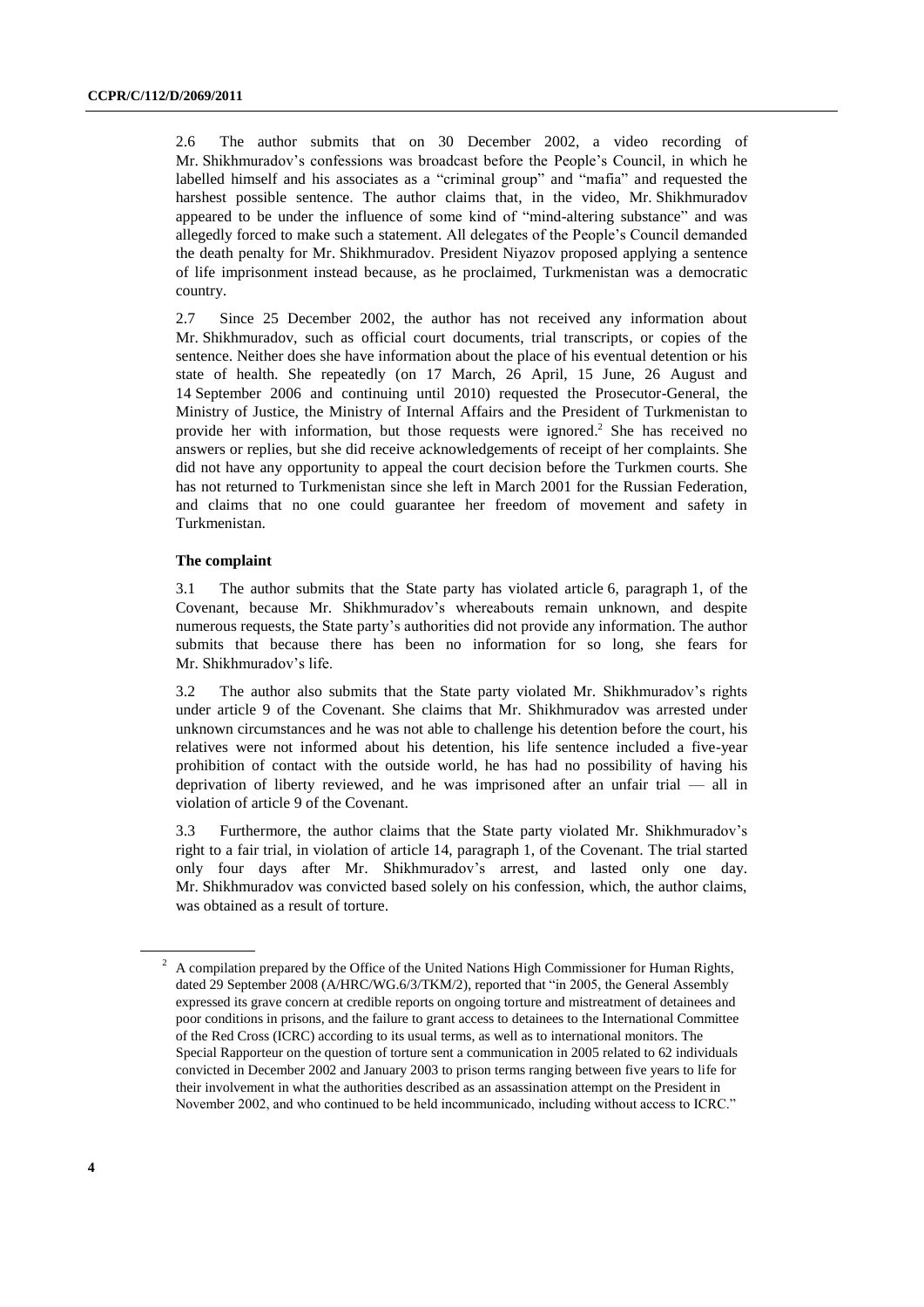3.4 The author further submits that Mr. Shikhmuradov was sentenced twice, only a few days apart, without having sufficient time or opportunity to get acquainted with his criminal case. In violation of the principle of impartiality, the court, and then the People's Council, convicted him, without a hearing and in violation of the procedural norms and standards in place. In that respect, the author recalls that article 14, paragraph 5, of the Covenant, provides the right to every person convicted of a crime to have the conviction and sentence reviewed by a higher tribunal according to law. In this case, the Supreme Court of Turkmenistan acted as a first instance court and then, after a political and unfair consideration of the case, the author's husband's sentence of 25 years of imprisonment was changed to life imprisonment by the unanimous decision of a political body. The fact that a heavier sentence was imposed without any right to appeal constitutes a further violation of Mr. Shikhmuradov's fair trial rights.

3.5 The author also claims that the State party violated article 7 of the Covenant, because Mr. Shikhmuradov must have been tortured to force him to confess guilt in the video shown to members of the People's Council. At the time of his arrest, Mr. Shikhmuradov was already suffering from diabetes, hypertension and cardiovascular disease. In connection with those conditions, he needed special medical care which he did not receive. The author further claims to have personally been subjected to inhuman treatment herself, by not being informed of her husband's situation and therefore constantly living in anxiety and stress, also in violation of article 7 of the Covenant.

3.6 In addition, the author claims that the State party violated Mr. Shikhmuradov's right under article 15 of the Covenant when the People's Council imposed a heavier sentence than that available under the laws of Turkmenistan at the time of the alleged crimes.

3.7 Finally, the author alleges that her right under article 17 of the Covenant has been violated by the State party. She has not been able to obtain information about her husband's whereabouts, his state of health, or even simply whether or not he is still alive.

3.8 The author submits that she cannot travel to Turkmenistan, because she is concerned about her safety. She has requested information about her husband from the then President of Turkmenistan and from the current President. She also sent requests to the Prosecutor-General of Turkmenistan but received no response. She also asked for information from the Ministry of Justice of Turkmenistan, and the Embassy of Turkmenistan in the Russian Federation, and received no replies. The author therefore contends that she has exhausted all available and effective domestic remedies.

#### **Lack of cooperation by the State party**

4. On 7 February 2012, 14 May 2012 and 3 July 2012, the State party was requested to submit its observations on the admissibility and merits of the communication. The Committee notes that this information has not been received. It regrets the State party's failure to provide any information on the admissibility and/or merits of the author's claims. It recalls that, in accordance with article 4, paragraph 2, of the Optional Protocol, the State party concerned is required to submit to the Committee written explanations or statements clarifying the matter and indicating the measures, if any, that have been taken by the State party to remedy the situation. In the absence of a reply from the State party, the Committee must give due weight to those of the author's allegations that have been properly substantiated.<sup>3</sup>

<sup>3</sup> See, inter alia, communication No.1913/2009, *Abushaala* v. *Libya*, Views adopted on 18 March 2013, para. 6.1; communication No. 1751/2008, *Aboussedra* v. *Libyan Arab Jamahiriya*, Views adopted on 25 October 2010, para. 4; communication No. 1640/2007, *El Abani* v. *Libyan Arab Jamahiriya*,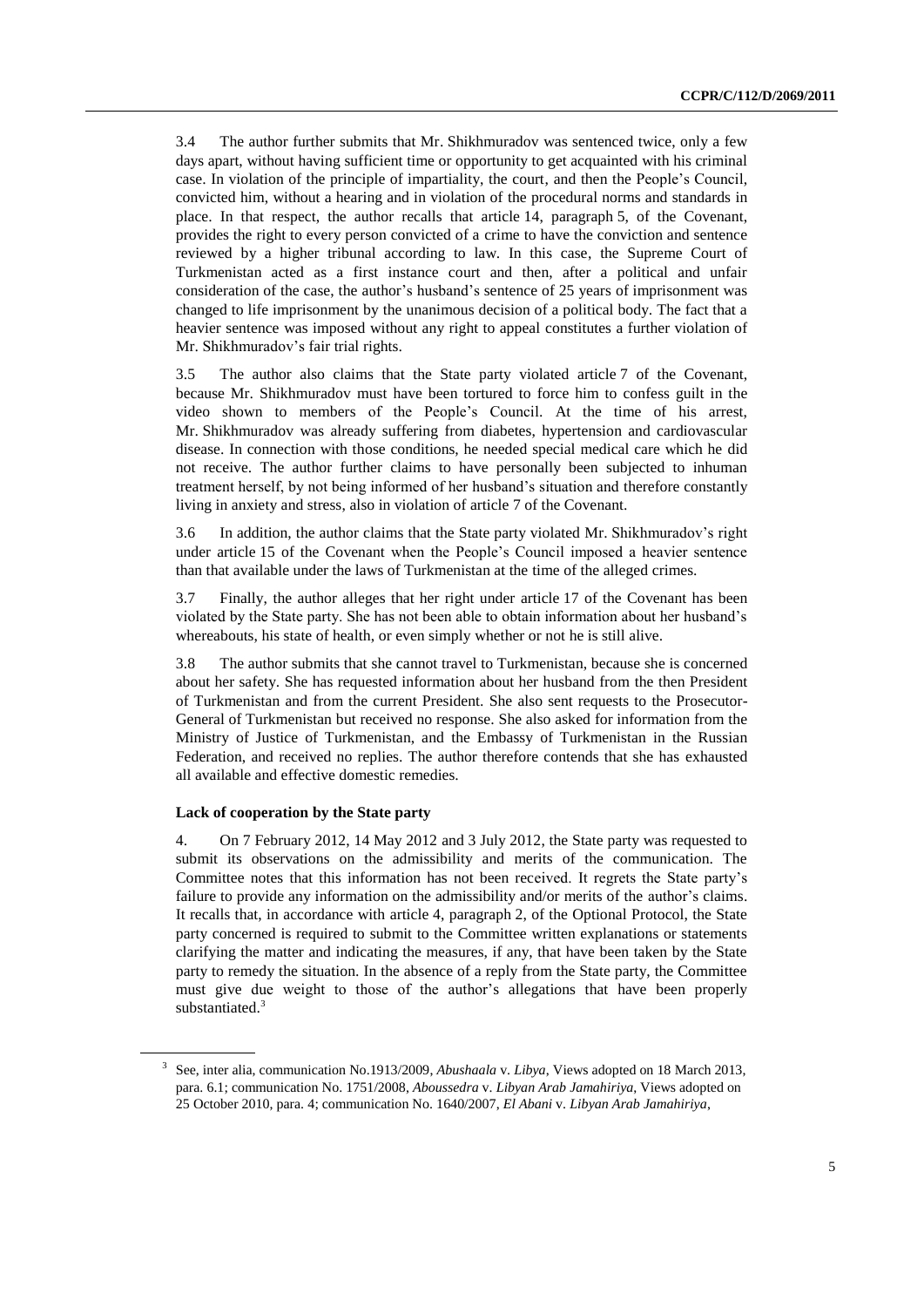#### **Issues and proceedings before the Committee**

#### *Consideration of admissibility*

5.1 Before considering any claim contained in a communication, the Human Rights Committee must decide, in accordance with rule 93 of its rules of procedure, whether or not the case is admissible under the Optional Protocol to the Covenant.

5.2 As required under article 5, paragraph 2 (a), of the Optional Protocol, the Committee must ascertain that the same matter is not being examined under another procedure of international investigation or settlement. The Committee notes that the case of Mr. Shikhmuradov was submitted to the Working Group on Enforced or Involuntary Disappearances. The Committee recalls that extra-conventional procedures or mechanisms established by the Commission on Human Rights or the Human Rights Council, and whose mandates are to examine and report publicly on human rights situations in specific countries or territories, or cases of widespread human rights violations worldwide, do not generally constitute an international procedure of investigation or settlement within the meaning of article 5, paragraph 2 (a), of the Optional Protocol.<sup>4</sup> Accordingly, the Committee considers that it is not precluded from examining the present case under this provision.

5.3 With regard to the exhaustion of domestic remedies, the Committee notes that, despite three reminders addressed to the State party, no observations on the admissibility and/or the merits of the communication have been received. In the circumstances, given the author's continuing unsuccessful efforts, and in the absence of a challenge by the State party to the admissibility of the communication, the Committee finds that it is not precluded from considering the communication under article 5, paragraph 2 (b), of the Optional Protocol.

5.4 As to the alleged violations of article 9 of the Covenant in relation to the initial detention of Mr. Shikhmuradov, the Committee considers that, even if the State party has not refuted the author's allegations, based on the limited information contained on file, the author's allegations have been insufficiently substantiated for the purposes of admissibility. Accordingly, it considers that this claim has been insufficiently substantiated and declares it inadmissible under article 2 of the Optional Protocol.

5.5 The Committee considers that the author's remaining claims regarding violations of Mr. Shikhmuradov's rights under article 6 (para. 1), article 7, article 9 in relation to his detention after his conviction, article 14 (paras. 1 and 5) and article 15, as well as the claims regarding the violation of the author's rights under articles 7 and 17, have been sufficiently substantiated for the purposes of admissibility. It therefore declares those claims admissible and proceeds to their examination on the merits.

Views adopted on 26 July 2010, para. 4; communication No. 1776/2008, *Bashasha* v. *Libyan Arab Jamahiriya*, Views adopted on 20 October 2010, para. 4.2; communication No. 1422/2005, *El Hassy* v. *Libyan Arab Jamahiriya*, Views adopted on 24 October 2007, para. 4; communication No. 1295/2004, *El Alwani* v. *Libyan Arab Jamahiriya*, Views adopted on 11 July 2007, para. 4; communication No. 1208/2003, *Kurbonov* v. *Tajikistan*, Views adopted on 16 March 2006, para. 4; and communication No. 760/1997, *Diergaardt et al.* v. *Namibia*, Views adopted on 25 July 2000, para. 10.2.

<sup>4</sup> See, inter alia, communication No. 1781/2008, *Berzig* v. *Algeria*, Views adopted on 31 October 2011, para. 7.2; communication No. 1776/2008, *Bashasha* v. *Libyan Arab Jamahiriya*, Views adopted on 20 October 2010, para. 6.2; and communication No. 540/1993, *Celis Laureano* v. *Peru*, Views adopted on 25 March 1996, para. 7.1.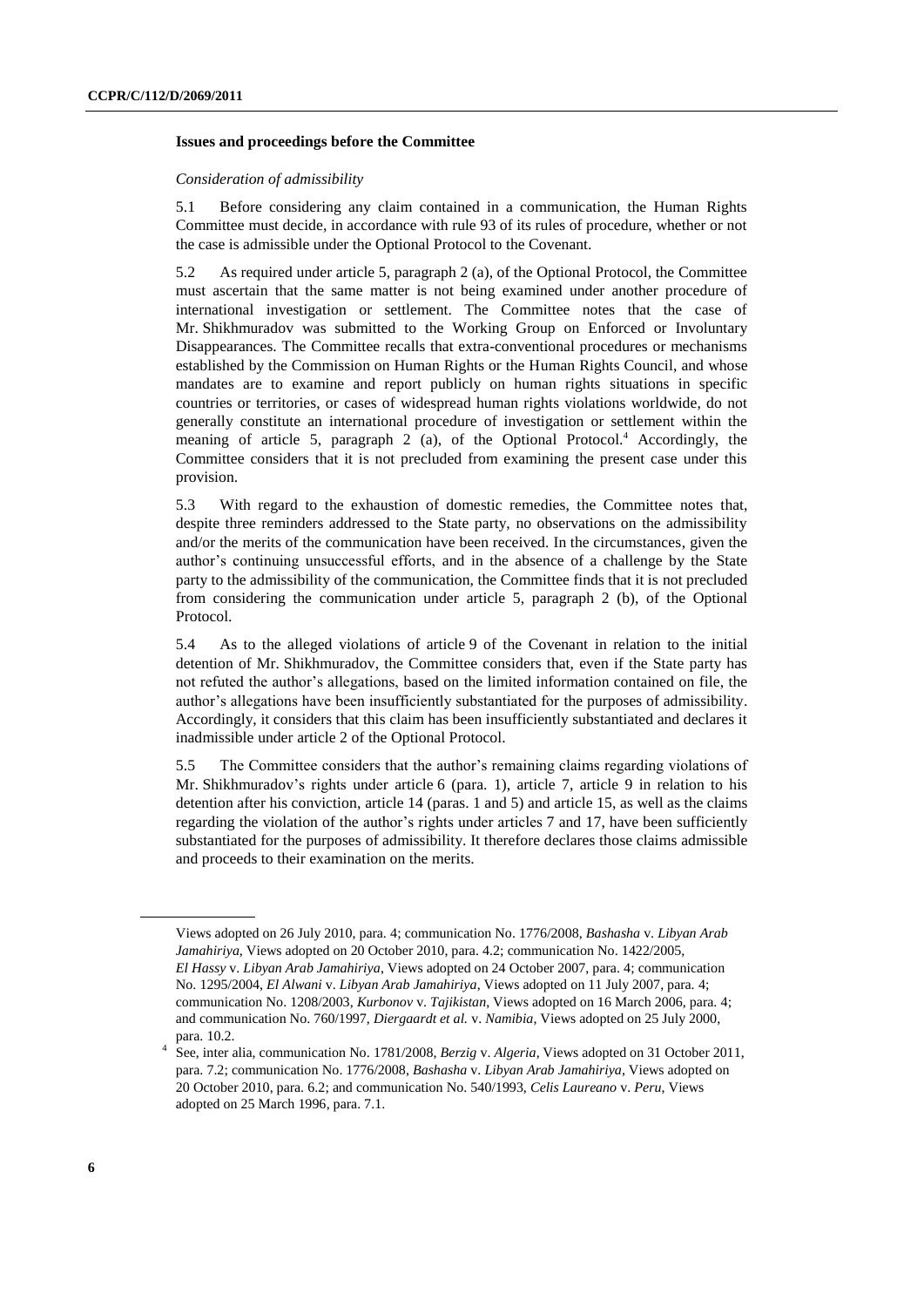#### *Consideration of the merits*

6.1 The Human Rights Committee has considered the present communication in the light of all information made available to it, in accordance with article 5, paragraph 1, of the Optional Protocol.

6.2 The Committee takes note of the author's claims regarding the arrest and interrogation of her husband, his subsequent trial and his enforced disappearance. The Committee also notes that the State party has not provided observations regarding any of these claims. The Committee reaffirms that the burden of proof cannot rest solely on the author of the communication, especially considering that the author and the State party do not always have equal access to evidence and that frequently the State party alone has access to the relevant information.<sup>5</sup> It is implicit in article 4, paragraph 2, of the Optional Protocol, that the State party has the duty to investigate in good faith all allegations of violations of the Covenant made against it and its representatives and to provide the Committee with the information available to it. In cases where the author has submitted allegations to the State party that are corroborated by credible evidence and where further clarification depends on information that is solely in the hands of the State party, the Committee may consider the author's allegations substantiated in the absence of satisfactory evidence or explanations to the contrary presented by the State party.

6.3 The Committee notes that, based on the uncontested information provided by the author, Mr. Shikhmuradov was arrested, tried and sentenced to life imprisonment, and since that time, has not been able to communicate with his wife or any other members of the family. It further notes that it also remains uncontested that Mr. Shikhmuradov's whereabouts are unknown, and that his wife and his relatives do not have any information about his health or well-being, in spite of numerous attempts to contact different authorities. The author states that she is not even sure whether her husband is alive. The Committee notes that the State party has not refuted the author's allegation that, for 12 years, there was no contact with her husband, and the authorities never provided her with any indication regarding her husband's whereabouts. The Committee recalls its jurisprudence that, in cases of enforced disappearance, deprivation of liberty followed by a refusal to acknowledge the deprivation of liberty or by concealment of the fate of the disappeared person removes the person from the protection of the law and places his or her life at a serious and constant risk for which the State is accountable.<sup>6</sup> In the present case, the Committee notes that the State party has produced no evidence to show that it has met its obligation to protect the life of Mr. Shikhmuradov during the 12 years that have passed since his conviction. In the circumstances, due weight must be given to the author's allegations. Accordingly, the Committee concludes that the State party failed in its duty to protect Mr. Shikhmuradov's life, in violation of article 6, paragraph 1, of the Covenant.<sup>7</sup>

6.4 The Committee recognizes the degree of suffering involved in being held without contact with the outside world. It recalls its general comment No. 20 (1992) on the prohibition of torture or cruel, inhuman or degrading treatment or punishment, which recommends that States parties should make provision against incommunicado detention. It notes that, in the present case, it remains uncontested that Mr. Shikhmuradov has been kept incommunicado in an undisclosed location, with no access to family, a lawyer or anyone from the outside world. The Committee also takes note of the author's claim in regard to

<sup>5</sup> *El Hassy* v. *Libyan Arab Jamahiriya*, para. 6.7; communication No. 1297/2004, *Medjnoune* v. *Algeria*, Views adopted on 14 July 2006, para. 8.3, and communication No. 1804/2008, *Il Khwildy* v. *Libya*, Views adopted on 1 November 2012, para. 7.2.

<sup>6</sup> *Abushaala* v. *Libya*, para. 6.2.

<sup>7</sup> *Il Khwildy* v. *Libya*, para. 7.12.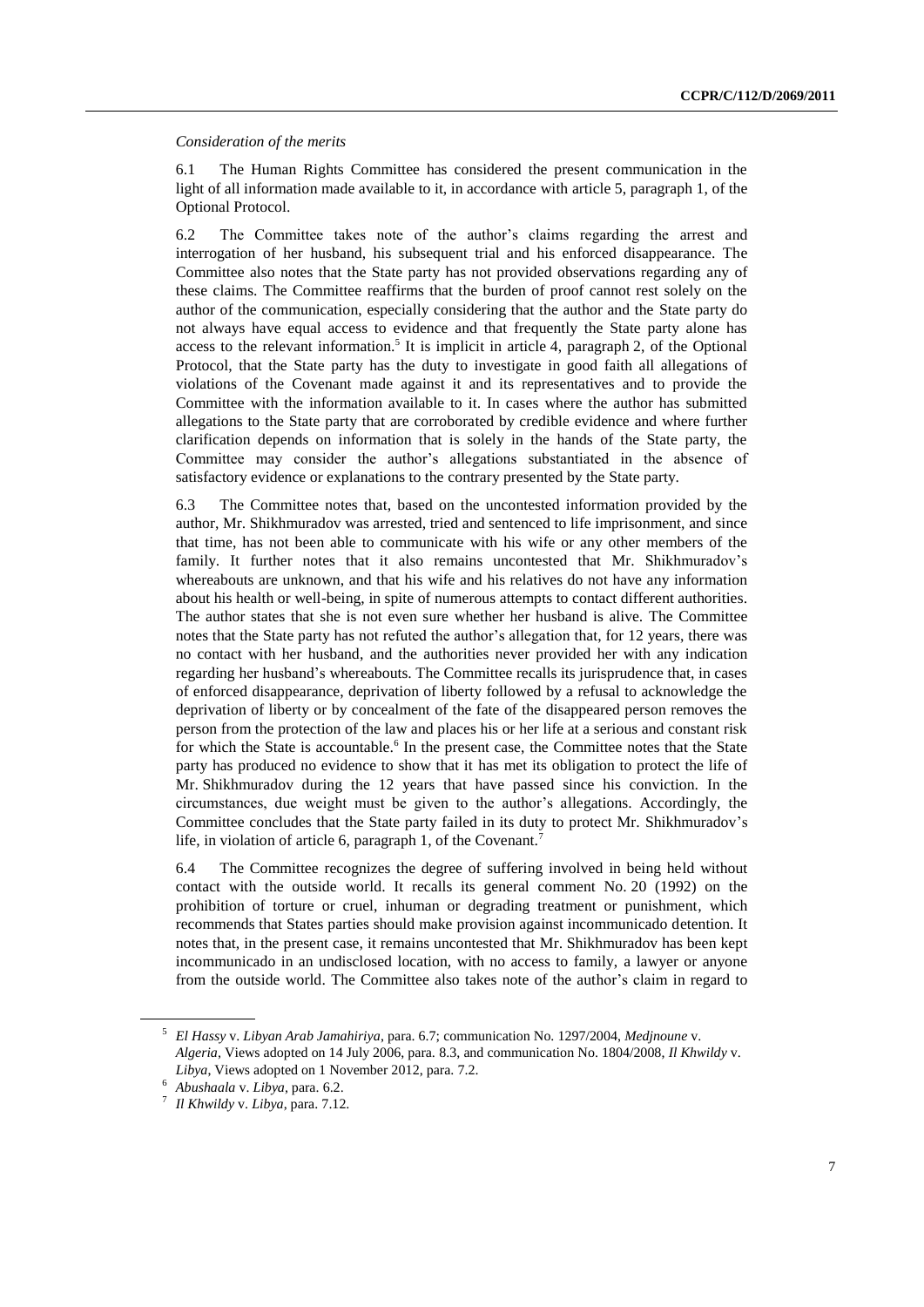the video that was shown to the People's Council, in which Mr. Shikhmuradov allegedly appeared to be under the influence of "mind-altering" drugs. In these circumstances, considering Mr. Shikhmuradov's medical condition before the arrest and in the absence of information from the State party that would contradict the aforementioned, the Committee concludes that due weight must be given to the author's allegations. Accordingly, it concludes that the facts as presented reveal a violation of article 7 of the Covenant with respect to the author's husband.

6.5 Regarding the claim that Mr. Shikhmuradov's imprisonment since his conviction violated article 9, the Committee notes the author's claims that he has been held incommunicado in an unknown location without access to counsel and without the opportunity to challenge the lawfulness of his detention. In the absence of any information from the State party in that regard, the Committee considers that due weight must be given to the author's allegations. Accordingly, it concludes that the facts as presented reveal a violation of article 9 of the Covenant with respect to the author's husband.

6.6 With respect to the author's claims under article 14, the Committee notes that Mr. Shikhmuradov was sentenced first to 25 years of imprisonment, and that his trial was held on 29 December 2002, only four days after his arrest. The court hearing, according to the author, was not open to public, and lasted only one day, and the conviction was based solely on Mr. Shikhmuradov's forced confession. The Committee further notes that, after a separate and closed hearing the next day, on 30 December 2002, the People's Council sentenced Mr. Shikhmuradov to life imprisonment. The Committee notes the author's allegations that Mr. Shikhmuradov did not have sufficient time to prepare for his defence, could not consult his lawyers, and did not have an opportunity to have his conviction and sentence reviewed by a higher tribunal according to law. The Committee recalls that the Covenant gives everyone the right to a fair and public hearing by a competent, independent and impartial tribunal established by law, and that equality of arms is an indispensable aspect of the fair trial principle.<sup>8</sup> The Committee notes the author's uncontested claim that the People's Council, a political body led by the President and including members of the Parliament and cabinet ministers, cannot be considered as a competent, independent and impartial tribunal, within the meaning and requirements of article 14, paragraph 1. In the absence of any information from the State party in that regard, the Committee considers that due weight must be given to the author's allegations. Accordingly, it concludes that the trial and the final conviction of Mr. Shikhmuradov in the circumstances described disclose a violation of article 14, paragraphs 1 and 5, of the Covenant.

6.7 In respect of article 15, paragraph 1, the Committee takes note of the author's allegations that the State party's authorities imposed a heavier penalty than that which was applicable at the time when the criminal offence was committed. The Committee notes the author's uncontested statement that the heaviest penalty under Turkmen law at the time of the alleged crimes was 25 years, in accordance with the Criminal Code of Turkmenistan that was then in force. The Committee also notes that life imprisonment as a penalty was enacted by the People's Council only after Mr. Shikhmuradov's conviction. Accordingly, the Committee concludes that the facts before it constitute a violation of Mr. Shikhmuradov's rights under article 15, paragraph 1, of the Covenant.

6.8 With regard to the author, the Committee notes the anguish and distress caused by the incommunicado detention and disappearance of her husband. Recalling its jurisprudence, the Committee concludes that the facts before it reveal a violation of article 7

<sup>8</sup> See, for example, communication No. 307/1988*, Campbell* v. *Jamaica*, Views adopted on 24 March 1993, para. 6.4.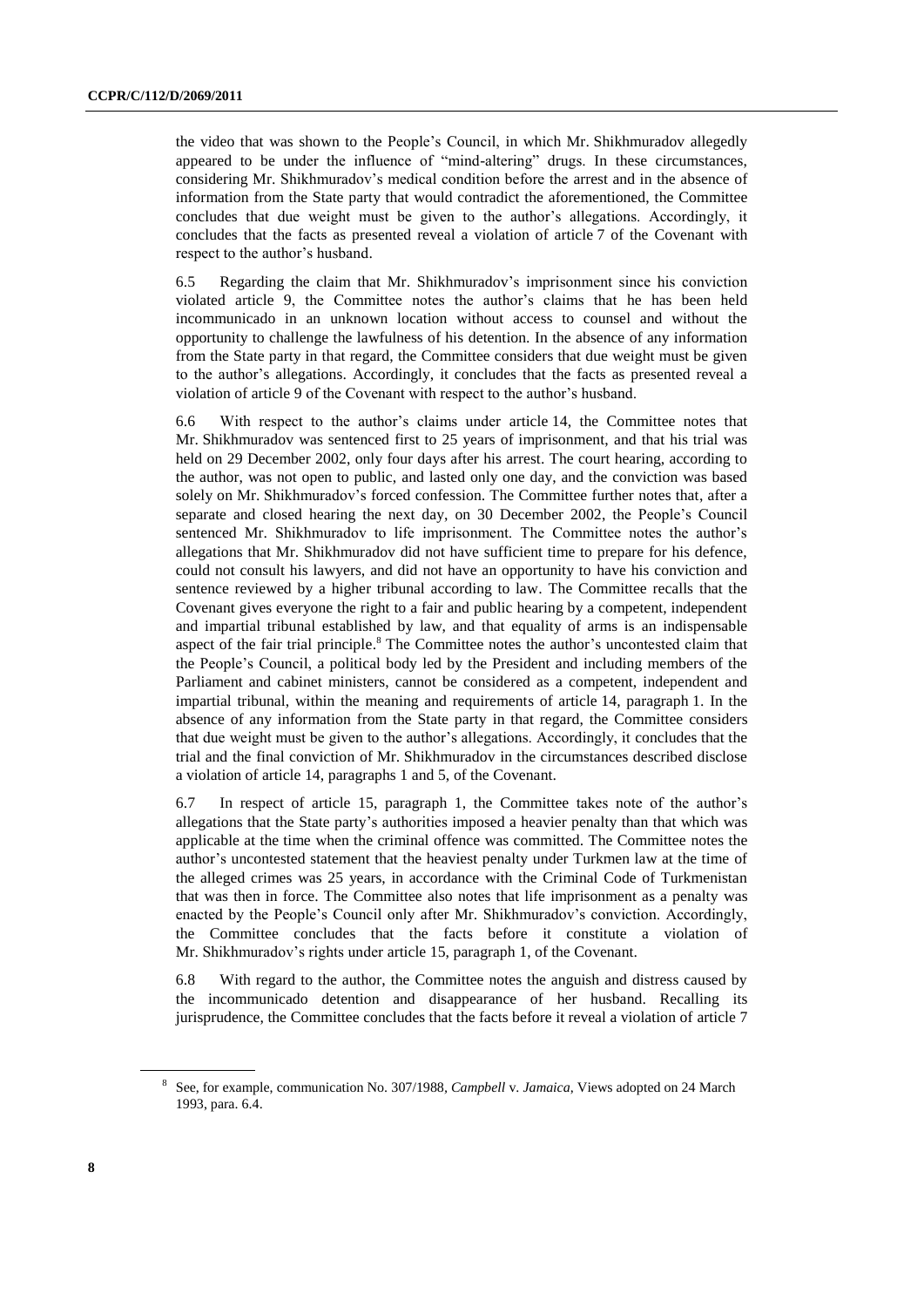of the Covenant with respect to the author.<sup>9</sup> Having come to this conclusion, the Committee decides not to consider separately the author's claims under article 17, paragraph 1, of the Covenant.

7. The Human Rights Committee, acting under article 5, paragraph 4, of the Optional Protocol to the International Covenant on Civil and Political Rights, is of the view that the facts before it disclose a violation by the State party of article 6 (para. 1), article 7, article 9, and article 14 (paras. 1 and 5) with regard to Mr. Shikhmuradov. It also discloses a violation of article 7 of the Covenant with respect to the author.

8. In accordance with article 2, paragraph 3, of the Covenant, the State party is under an obligation to provide Mr. Shikhmuradov and the author with an effective remedy including by (a) releasing him immediately if he is still being detained incommunicado; (b) conducting a thorough and effective investigation into his detention, disappearance and unfair trial; (c) providing him and the author with detailed information on the results of the investigation; (d) in the event that Mr. Shikhmuradov is deceased, handing over his remains to the author; (e) prosecuting, trying and, if convicted, punishing those responsible for the violations committed; and (f) providing adequate compensation to the author and Mr. Shikhmuradov for the violations suffered. The State party is also under an obligation to take steps to prevent similar violations in the future.

9. Bearing in mind that, by becoming a party to the Optional Protocol, the State party has recognized the competence of the Committee to determine whether there has been a violation of the Covenant and that, pursuant to article 2 of the Covenant, the State party has undertaken to ensure to all individuals within its territory or subject to its jurisdiction the rights recognized in the Covenant and to provide an effective remedy when it has been determined that a violation has occurred, the Committee wishes to receive from the State party, within 180 days, information about the measures taken to give effect to the present Views. The State party is also requested to publish the present Views in the official language of the State party and to have them widely disseminated.

<sup>9</sup> See, for example, *El Abani* v. *Libyan Arab Jamahiriya*, para. 7.5.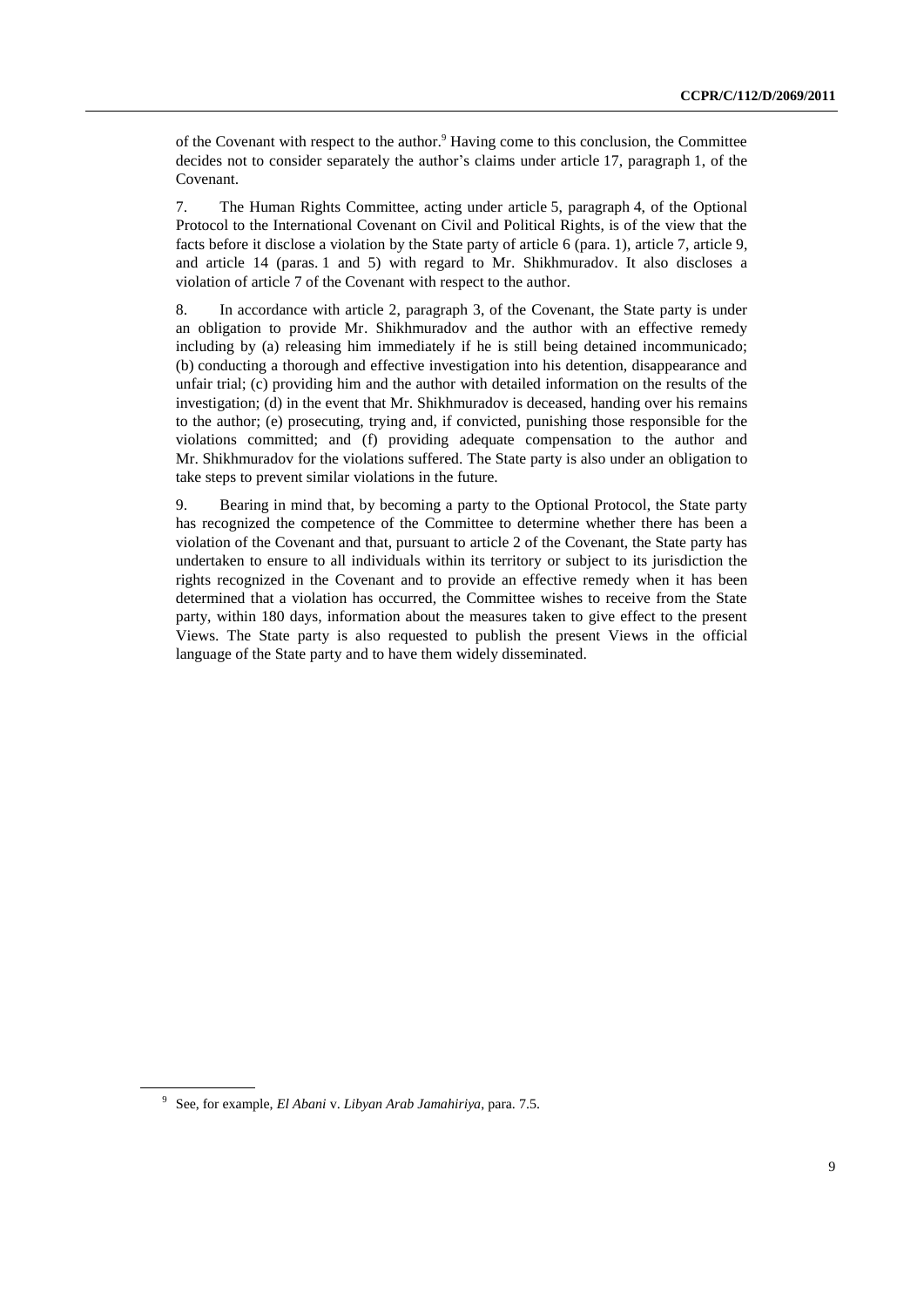# **Appendix**

## **Individual opinion of Committee member Fabián Omar Salvioli (concurring)**

1. I concur with the decision reached by the Committee in *Shikhmuradova* v. *Turkmenistan* (communication No. 2069/2011) whereby it declares that the State party bears international responsibility for having violated article 6 (para. 1), article 7, article 9, and article 14 (paras. 1 and 5), with regard to the author's husband, Boris Shikhmuradov, and article 7 with regard to the author, Tatiana Shikhmuradova, who has endured anguish and suffering as a result of the enforced disappearance of her husband.

2. However, it is my understanding that the Committee should have also found a violation of article 16 (the right to recognition as a person before the law), inasmuch as it has been established that Mr. Shikhmuradov has been the victim of one of the most abhorrent violations of human dignity: enforced disappearance. It should be emphasized that the enforced disappearance of Mr. Shikhmuradov constitutes a continuing offence, since his whereabouts are still not known.

3. Enforced disappearance is an complex violation which, by its nature, affects a number of the rights established under the International Covenant on Civil and Political Rights; one of those rights is clearly the right to recognition as a person before the law, since, in the case of a forcibly disappeared person, the State has intentionally placed that person outside the protection of the law.

4. Placing a victim outside the protection of the law is part of the international definition of enforced disappearance, as set forth in the final portion of article 2 of the International Convention for the Protection of All Persons from Enforced Disappearance, which was adopted by the General Assembly of the United Nations on 20 December 2006.

5. In 1997, the Committee adopted a legal position that links enforced disappearance with a violation of article 16 of the Covenant when certain circumstances exist. That jurisprudence, while requiring further development from a legal standpoint, has remained constant.<sup>a, b</sup>

6. Sufficient evidence of the presence of the relevant circumstances has been provided in this case. Mr. Shikhmuradov was arrested by agents of the Ministry of National Security on 25 December 2002 and has been in the power of the State ever since. The victim has not been seen since 2002, and his whereabouts remain unknown despite the efforts of his family. The victim has been unable to seek any remedy, and the remedies that his family members have sought to avail themselves of have proved to be futile and have been blocked.

<sup>&</sup>lt;sup>a</sup> See, inter alia, communication No. 1328/2004, *Kimouche v. Algeria*, Views adopted on 10 July 2007, para. 7.8.

b See *El Abani* v. *Libyan Arab Jamahiriya*, para. 7.9; communication No. 1327/2004, *Grioua* v. *Algeria*, Views adopted on 10 July 2007, para. 7.8; communication No. 1495/2006, *Madoui* v. *Algeria*, Views adopted on 28 October 2008, para 7.7; and communication No. 1782/2008, *Aboufaied* v*. Libya*, Views adopted on 21 March 2012, para. 7.10.